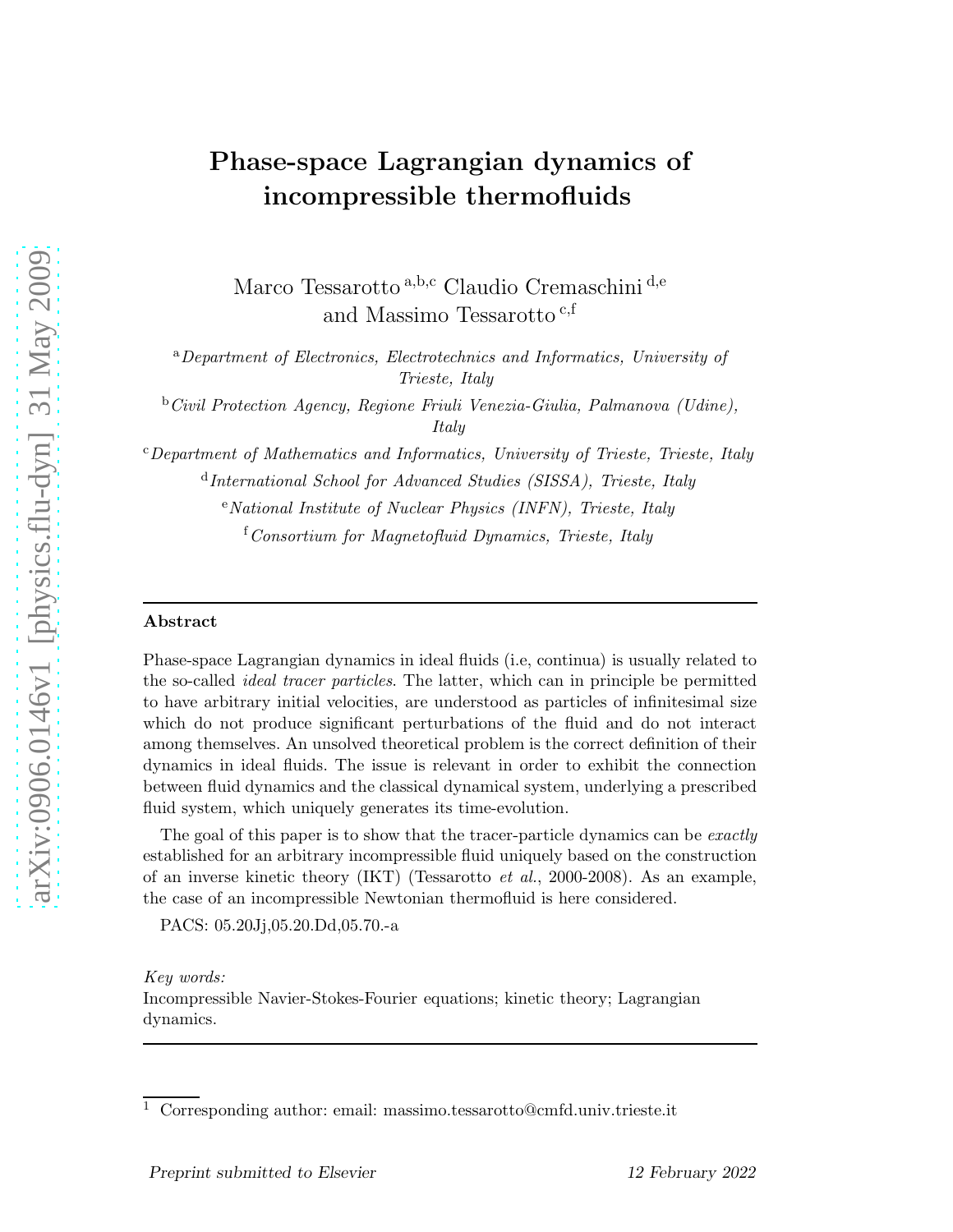#### 1 Introduction

A basic aspect of fluid dynamics is related to the definition of the Lagrangian dynamics which characterizes both compressible and incompressible fluids. The customary approach to the Lagrangian formulation is based typically on a configuration-space description, i.e., on the introduction of the (configurationspace) *Lagrangian path*,  $\mathbf{r}(t)$ , spanning the configuration space (fluid domain) Ω. Here **r**(*t*) denotes the solution of the initial-value problem  $\frac{D_r}{Dt} = \mathbf{V}(\mathbf{r}, t)$ , with  $\mathbf{r}(t_o) = \mathbf{r}_o$ . Here  $\frac{D}{Dt} \equiv \frac{\partial}{\partial t} + \mathbf{V} \cdot \nabla$  denotes the so-called "fluid" convective derivative,  $\mathbf{r}_o$  an arbitrary vector belonging to  $\overline{\Omega}$  and  $\mathbf{V}(\mathbf{r}, t)$  the velocity fluid field, to be assumed continuous in  $\overline{\Omega}$  (closure of  $\Omega$ ) and suitably smooth in  $\Omega$ . However, in turbulence theory the statistical formulation for the associated joint probability density for velocity increments requires the introduction of a phase-space representation of suitable type [\[1](#page-13-0)], in which usually the phasespace is identified with  $\Gamma = \Omega \times \mathbb{R}^3$  (with closure  $\overline{\Gamma} = \overline{\Omega} \times \mathbb{R}^3$ ), here denoted as *restricted phase-space*. Therefore it is natural to seek possible phase-space representations of this type for fluid systems. The goal of this investigation is concerned with the formulation of *restricted-phase-space Lagrangian dynamics* in such a way that the phase-space Γ coincides with the direct product space  $\Gamma = \Omega \times V$ ,  $\Omega$  being the fluid domain and V (velocity space) the set  $\mathbb{R}^3$ . In particular in this paper, extending the formulation previously developed (Cremaschini *et al.* [\[2\]](#page-13-1) and Marco Tessarotto *et al.* [\[3](#page-13-2), [4](#page-13-3)]), we shall adopt for this purpose a so-called *phase-space inverse kinetic theory (IKT)* (see also Tessarotto *et al.*, 2000-2008 [\[5,](#page-14-0) [6](#page-14-1), [7,](#page-14-2) [8](#page-14-3), [9,](#page-14-4) [10](#page-14-5)]). Basic feature (of such an approach) it that is relies on first principles, i.e., classical statistical mechanics and a prescribed complete set of fluid equation. This permits us to advance in time the relevant fluid fields by means of *phase-space Lagrangian equations* defined by the vector field  $\mathbf{X}(\mathbf{x}, t)$ , namely

<span id="page-1-0"></span>
$$
\begin{cases} \frac{d\mathbf{x}}{dt} = \mathbf{X}(\mathbf{x}, t), \\ \mathbf{x}(t_o) = \mathbf{x}_o, \end{cases}
$$
 (1)

where  $\mathbf{x}_o$  is an arbitrary initial state of  $\overline{\Gamma}$  (closure of the phase-space  $\Gamma$ ). The result appears relevant in particular for the following reasons: 1) the Lagrangian dynamics here determined permits to advance in time self-consistently the fluid fields, i.e., in such a way that they satisfy identically the required set of fluid equations. For isothermal fluids, this conclusion is consistent with the results indicated previously [\[7](#page-14-2)]; 2) the Lagrangian dynamics takes into account the specific form of the phase-space distribution function which advances in time the fluid fields; 3) the theory permits an exact description of the motion of those particles immersed in the fluid which follow the Lagrangian dynamics (classical molecules).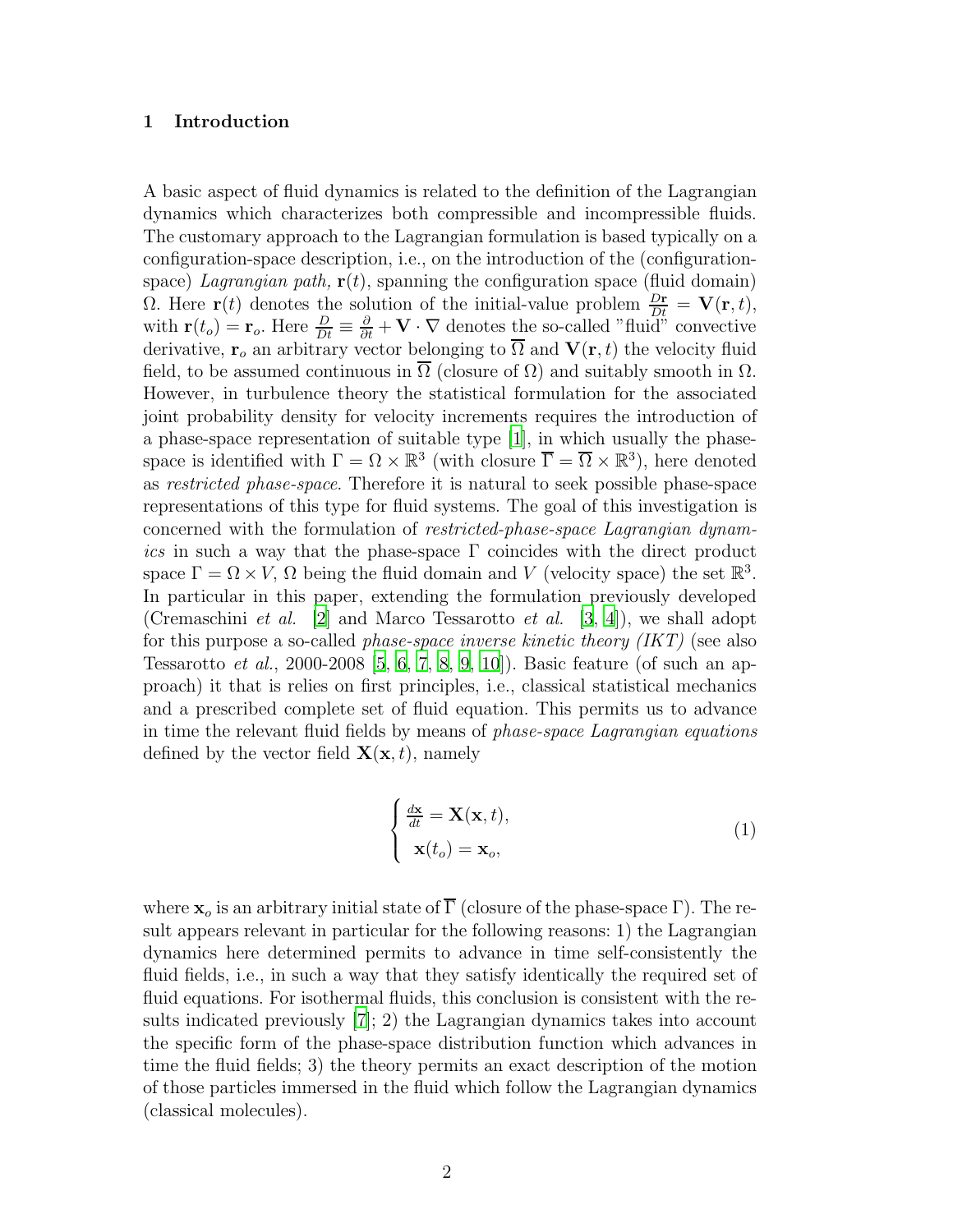Phase-space Lagrangian dynamics and particle dynamics in ideal fluids are closely related issues. In fact both must be uniquely described via a suitable complete set of fluid fields  $\{Z(\mathbf{r},t)\}\$  which define the fluid state. This refers, in particular, to the so-called *ideal tracer particles*, for which both self-interaction produced by the perturbations of the fluid fields generated by the same particles and binary collisions among them are negligible (in this sense they can therefore be intended also as "collisionless"). It is well known, however, that in customary approaches (see for example Maxey and Riley, 1982 [\[11\]](#page-14-6)) the equations of motion for ideal tracer particle are only known in some approximate sense and therefore do not reproduce exactly the correct fluid dynamics.

The purpose of this paper is to show that *an exact solution* can be reached for phase-space Lagrangian dynamics, and in particular for the conventional tracer dynamics, based on the formulation of a suitable IKT. By definition, an IKT must provide the complete set of fluid equations describing the fluid, by means of velocity moments of an appropriate phase-space probability density function (pdf). We intend to show that such a theory can be uniquely determined in the framework of classical statistical mechanics by invoking suitable statistical assumptions on the IKT. In particular, we present here a theory which applies to incompressible Newtonian fluids, including both isothermal and non-isothermal fluids  $[2, 3, 4]$  $[2, 3, 4]$  $[2, 3, 4]$  $[2, 3, 4]$ . In the following we intend to show that customary tracer-dynamics equations due to several authors - including Tchen (1947 [\[12\]](#page-14-7)), Corrsin and Lumley (1956 [\[13\]](#page-14-8)), Buevich (1966 [\[14](#page-14-9)]) and Riley  $(1971 \vert 15)$  and Maxey and Riley  $(1982 \vert 11)$  - are incompatible with the exact phase-space Lagrangian formulation here obtained.

In detail the plan of the paper is as follows. First, in Section 2 previous approaches to ideal tracer particle dynamics are summarized. Second in Sec.3 a comparison between Eulerian and Lagrangian phase-space approaches is provided. Furthermore, in Sec. 4 the IKT for incompressible thermofluids is presented. This permits us to determine the appropriate form of the vector field  $\mathbf{X}(\mathbf{x}, t)$ . Next, in Section 5 the Lagrangian formulation of IKT is discussed in detail. The new set of phase-space Lagrangian equations are shown to advance uniquely in time the relevant fluid fields of an incompressible thermofluid. As a basic consequence, in Section 6 we will derive the exact dynamics of ideal tracer particles (see below for definition), comparing it with previous results.

## 2 Previous approaches to tracer particle dynamics

The motion of small particles (such as solid particles or droplets, commonly found in natural phenomena and industrial applications) which can be injected in a fluid with arbitrary initial velocity, in practice, may be very different from that of the fluid. The accurate description of particle dynamics,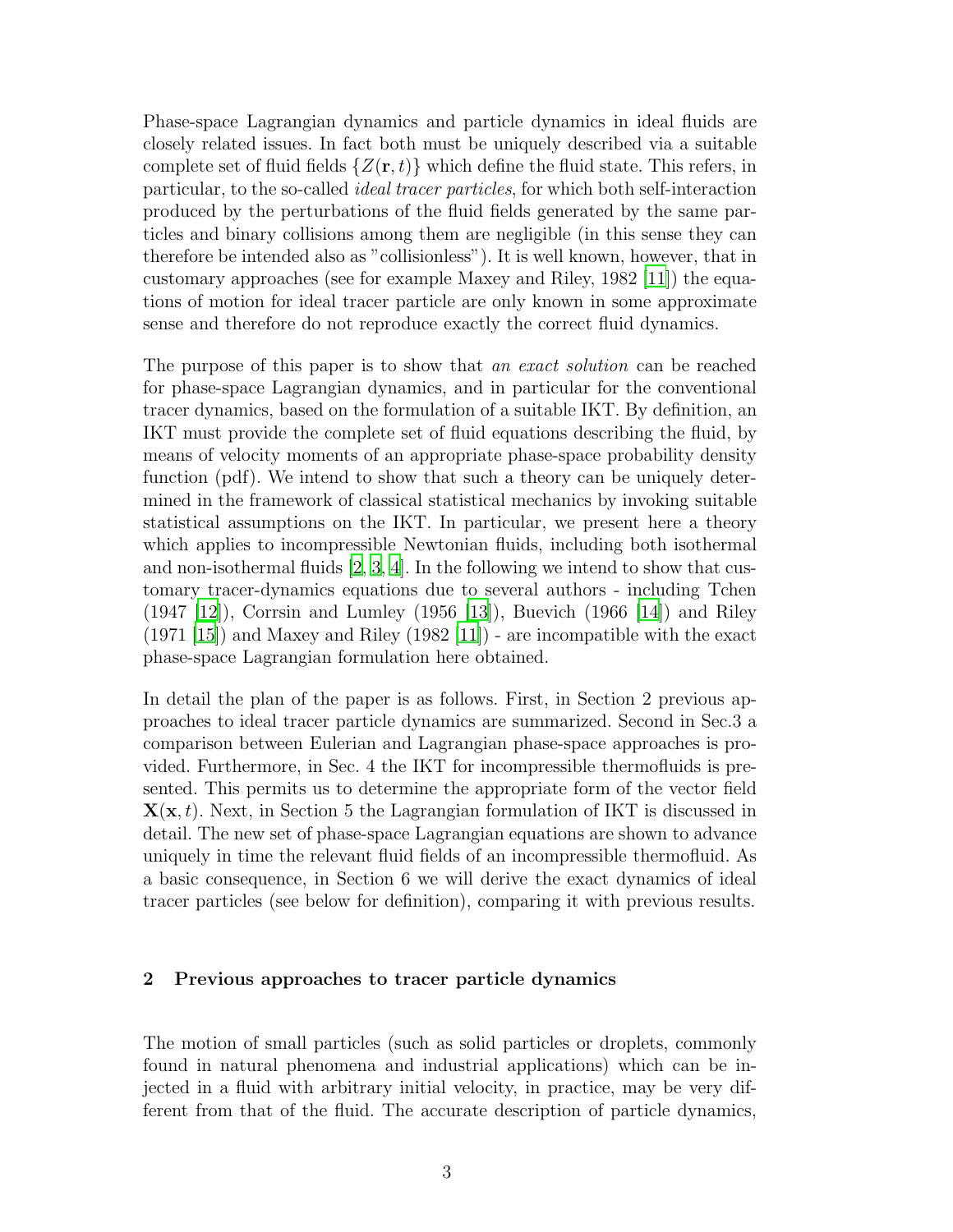as they are pushed along erratic trajectories by binary collisions (in real fluids) and by fluctuations of the fluid fields (in ideal fluids), is fundamental to transport and mixing in turbulence [\[1](#page-13-0)]. It is essential, for example, in combustion processes [\[16\]](#page-14-10), in the industrial production of nanoparticles [\[17\]](#page-14-11) as well as in atmospheric transport, cloud formation and air-quality monitoring of the atmosphere [\[18](#page-14-12), [19\]](#page-14-13). The Lagrangian approach - denoted as Lagrangian turbulence (LT) - has been fruitful in advancing the understanding of the anomalous statistical properties of turbulent flows [\[20](#page-14-14)]. In particular, the dynamics of particle trajectories has been used successfully to describe mixing and transport in turbulence [\[16](#page-14-10), [21](#page-14-15)]. Nevertheless, issues of fundamental importance remain unresolved (see for example Refs. [\[22](#page-14-16), [23\]](#page-14-17) for recent results regarding the Lagrangian view of passive scalar turbulence). In the past, the treatment of Lagrangian dynamics in turbulence was based on stochastic models of various nature, pioneered by the meteorologist Richardson [\[24\]](#page-14-18) (see also [\[22,](#page-14-16) [23\]](#page-14-17)). These models, which are based on tools borrowed from the study of random dynamical systems, typically rely - however - on experimental verification rather than on first principles. However, in most cases there remains a lack of experimental data to verify the reliability of such models [\[22](#page-14-16)]. Verification can be based, in particular, on the measurement of fluid particle trajectories, obtained by seeding a turbulent flow with a small number of tracer particles and following their motions with an imaging system. On the other hand, the accurate evaluation of the Lagrangian velocity in laboratory turbulence experiments requires measurements of positions of tracer particle by using a suitable tracking system able to resolve very short time (and spatial) scales. In practice this can be a very challenging task since particle motions must be measured on very short time scales.

As for the theory itself, rigorous results have been scanty, probably because of the subject complexity. In the case of ideal or dilute real fluids, however, particle motion is necessarily collisionless (in the sense specified above) while the dynamics of ideal tracer particles is controlled by the force produced on them only by the unperturbed fluid fields. Several authors have tried in the past to derive, based on phenomenological arguments, an approximate equation for the ideal tracer-particle dynamics, describing the motion of a particle suspended in a non-uniform flow. Since the original Basset-Boussinesq-Oseen (BBO) equation [\[25](#page-14-19), [26](#page-14-20), [27\]](#page-14-21), formulated in the case of a uniform flow, several papers have appeared proposing modifications or corrections of the same equation for non-uniform flows (for a review see [\[11](#page-14-6)]). The first attempt at a generalization of this type is due to Tchen,  $(1947 \mid 12)$ , who considered the motion of a rigid sphere in an incompressible isothermal Navier-Stokes (NS) fluid. Tchen [\[12](#page-14-7)] derived an approximate equation of motion for a finite-size spherical particle of radius a and mass  $m<sub>P</sub>$  describing its dynamics in terms of the Newtonian state of its center of mass  $\{r(t), v(t)\}\$ . His equation was later modified by Corrsin and Lumley (1956 [\[13\]](#page-14-8)), to take into account contributions due to pressure gradients previously ignored, and by Buevich (1966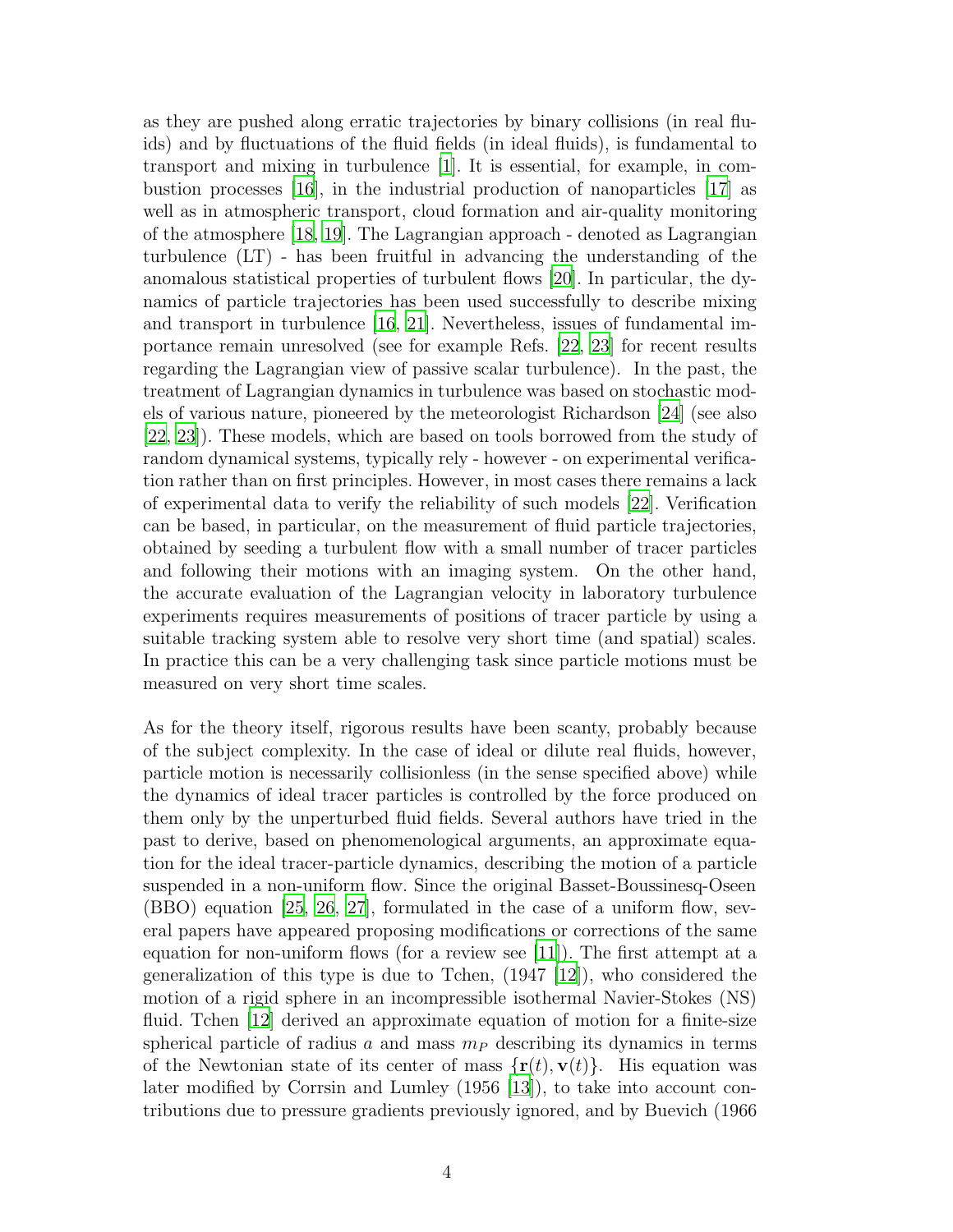[\[14\]](#page-14-9)) in order to consider also the effect of viscous stress. The version of the equation currently adopted by some authors (see for example Gui *et al.*, 2008 [\[28\]](#page-14-22) where it was used to investigate modifications of turbulence) is, however, the one later developed by Maxey and Riley (1982 [\[11](#page-14-6)]) in which also the buoyancy contribution produced by the volume displaced by the particle was taken into account. In the approximation in which perturbations of the fluid fields produced by the particle are negligible the equation of motion developed by Maxey and Riley reduces to:

<span id="page-4-0"></span>
$$
m_P \frac{d}{dt} \mathbf{v}(t) = m_F \left. \frac{D \mathbf{V}(\mathbf{x}, t)}{Dt} \right|_{\mathbf{x} = \mathbf{r}(t)} - \frac{1}{2} m_F \left. \frac{d}{dt} \left\{ \mathbf{v}(t) - \mathbf{V}(\mathbf{x}(t), t) \right\} \right|_{\mathbf{x} = \mathbf{r}(t)} (2)
$$

$$
-(m_P - m_F) \mathbf{g}
$$

(*M-R equation*), where the last contribution on the r.h.s. denotes the so-called buoyancy effect. Here the notation is standard. Thus,  $\{V(\mathbf{r},t), p(\mathbf{r},t)\}\)$  are respectively the fluid velocity and pressure, f the volume force density and finally  $\rho_0, \nu > 0$  the constant mass density and kinematic viscosity (with  $\nu$  related to the dynamic viscosity  $\mu$  by the identity  $\nu = \mu/\rho_0$ . In particular, f can be written  $\mathbf{f} = -\nabla \phi + \mathbf{f}_R$ , with  $\rho_0 \mathbf{g} = -\nabla \phi$ , where **g** is the constant local gravity acceleration,  $\phi = \rho_0 gz$  the gravitational potential (hydrostatic pressure) and  $f_R$  a possible non-potential force density. Moreover,  $m_F$  is the mass of the fluid displaced by the sphere,  $\frac{d}{dt} \equiv \frac{\partial}{\partial t} + \mathbf{v}(t) \cdot \nabla$  the "particle" convective derivative and  $\mathbf{V}(\mathbf{r}(t), t)$  and  $\mathbf{v}(t) - \mathbf{V}(\mathbf{r}(t), t)$  are respectively the fluid and particle relative velocities evaluated at the position of the particle center of mass. It should be noted, however, that also this equation is still unsatisfactory. In fact, it is obtained by requiring that the particle velocity remains always suitably close to the fluid one, so that contributions due to the relative velocity i.e., proportional to the particle relative velocity  $\mathbf{u}(t) \equiv \mathbf{v}(t) - \mathbf{V}(\mathbf{r}(t), t)$  - are actually ignored in Eq.[\(2\)](#page-4-0), requiring that for all  $\{r(t), v(t)\}\$  there results:

<span id="page-4-1"></span>
$$
|\mathbf{u}(t)| \ll |\mathbf{V}(\mathbf{r}(t), t)|. \tag{3}
$$

The limitation appears serious because the actual dynamics (i.e., both the velocity and the acceleration) of ideal tracer particles may be in principle very different from that of the fluid elements. In addition, the accurate description of ideal particle dynamics is essential both in LR and in environmental fluid dynamics (dynamics of anthropogenic pollutants in the atmosphere, diffusion of dusty particles, droplets, aerosol particles, etc.). This involves, in fact, the ability to simulate tracer dynamics in a variety of different physical conditions and in fluid flows characterized by a turbulent behavior. Therefore, *an open issue remains the very definition of the dynamics of tracer particles which may be injected in an ideal fluid with arbitrary initial velocities.* Clearly, such a formulation - if achievable at all - should rely exclusively on first principles, i.e., in particular the exact validity of the fluid equations. This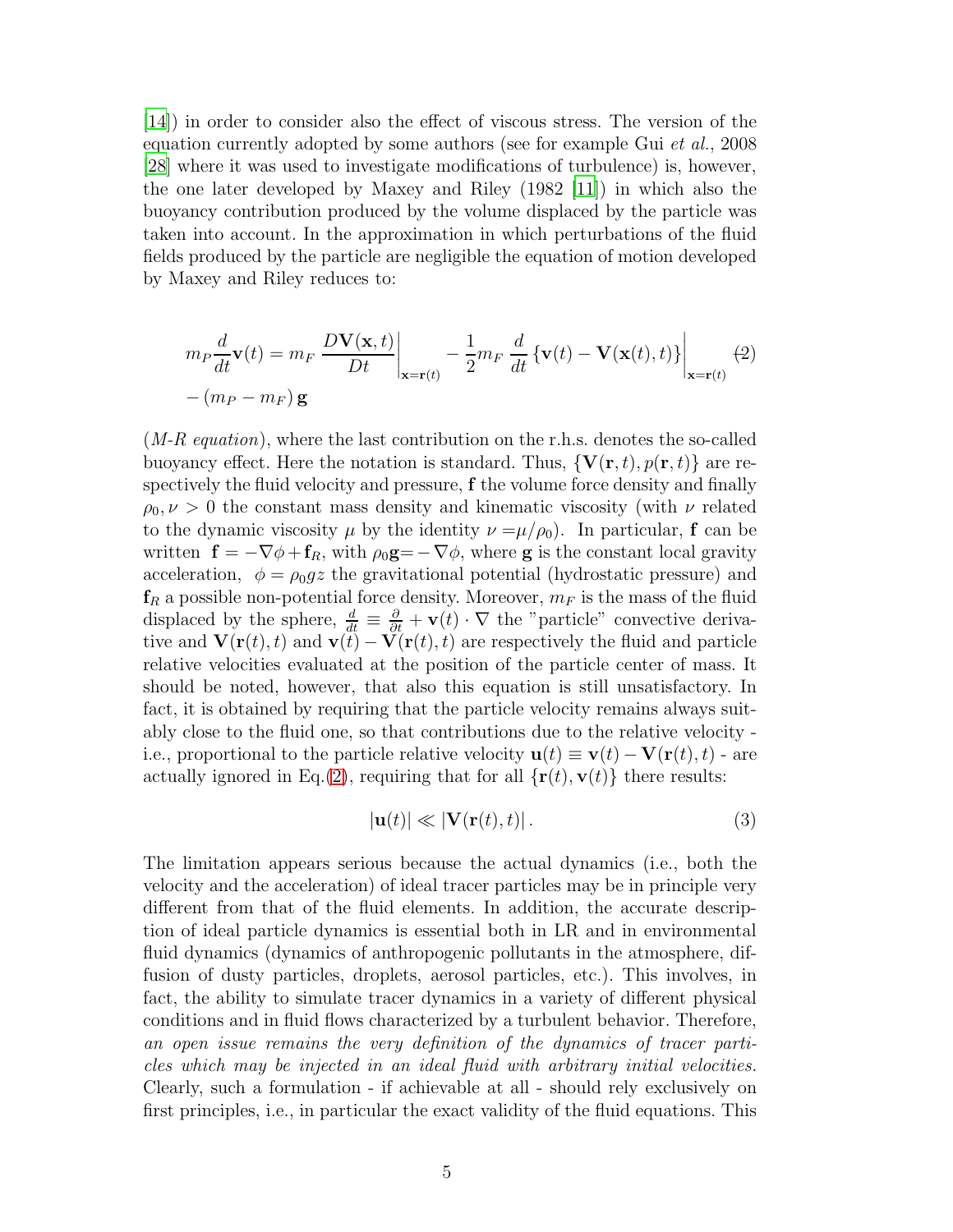problem is closely related to the formulation of phase-space approaches for fluid systems, based on the introduction of suitable phase-space representations of classical fluid dynamics in terms of an appropriate phase-space pdf. By construction, the dynamics of a fluid is completely described by the timeevolution of its fluid fields (which, in turn, are assumed as classical solutions of a well-posed initial-boundary value problem defined by a complete set of fluid equations). Therefore, unless suitable restrictions are posed, phase-space dynamics remains intrinsically non-unique. This is true, in particular, due to the arbitrariness in the choice of the possible phase-space and the definition of the evolution equation for the pdf.

## 3 Eulerian and Lagrangian phase-space approaches

As it is well known, phase-space descriptions of fluids can be achieved in principle choosing either an Eulerian or a Lagrangian point of view. Based on the IKT approach for incompressible fluids earlier developed  $[5, 6, 7, 8, 9]$  $[5, 6, 7, 8, 9]$  $[5, 6, 7, 8, 9]$  $[5, 6, 7, 8, 9]$  $[5, 6, 7, 8, 9]$  $[5, 6, 7, 8, 9]$  $[5, 6, 7, 8, 9]$  such a connection can be uniquely established. IKT is based on the identification of the *complete set of fluid fields* (which describe the fluid) with velocitymoments of a suitably-defined kinetic distribution function  $f(\mathbf{x},t)$ . The pdf is assumed to satisfy the basic principles of classical statistical mechanics, which include in particular:

- (1) *the principle of conservation of probability;*
- (2) a suitable *correspondence principle* (Ellero *et al.*, 2005 [\[7](#page-14-2)]) whereby appropriate (velocity-) moments of the pdf can be identified with the relevant fluid fields;
- (3) *the principle of entropy maximization* (PEM, Jaynes, 1957 [\[29\]](#page-14-23));
- (4) and *an entropic principle assuring that the statistical entropy cannot decrease in time* (Tessarotto, 2008 [\[3\]](#page-13-2)).

The first axiom implies that the pdf must satisfy a Liouville equation, i.e., a Vlasov-type *inverse kinetic equation* (IKE, Ellero *et al.* [\[7](#page-14-2)]). As it is wellknown, this type of kinetic equation is, in fact, appropriate for the statistical description of particles subject solely to mean-field interactions. This is consistent with the assumption of an ideal fluid, i.e., a continuum in which the fluid elements are, by definition, subject only to mean-field interactions. In such a case, the time-evolution of the pdf is determined by the *Eulerian IKE*

<span id="page-5-0"></span>
$$
Lf(\mathbf{x},t) = 0.\t\t(4)
$$

Here  $f(\mathbf{x}, t)$  denotes the Eulerian representation of the pdf, L is the streaming operator  $Lf \equiv \frac{\partial}{\partial t}f + \frac{\partial}{\partial x} \cdot \{X(x, t)f\}$ ,  $X(x, t) \equiv \{\mathbf{v}, \mathbf{F}(x, t)\}$  a suitably smooth vector field, while **v** and  $\mathbf{F}(\mathbf{x}, t)$  denote respectively the velocity and an appro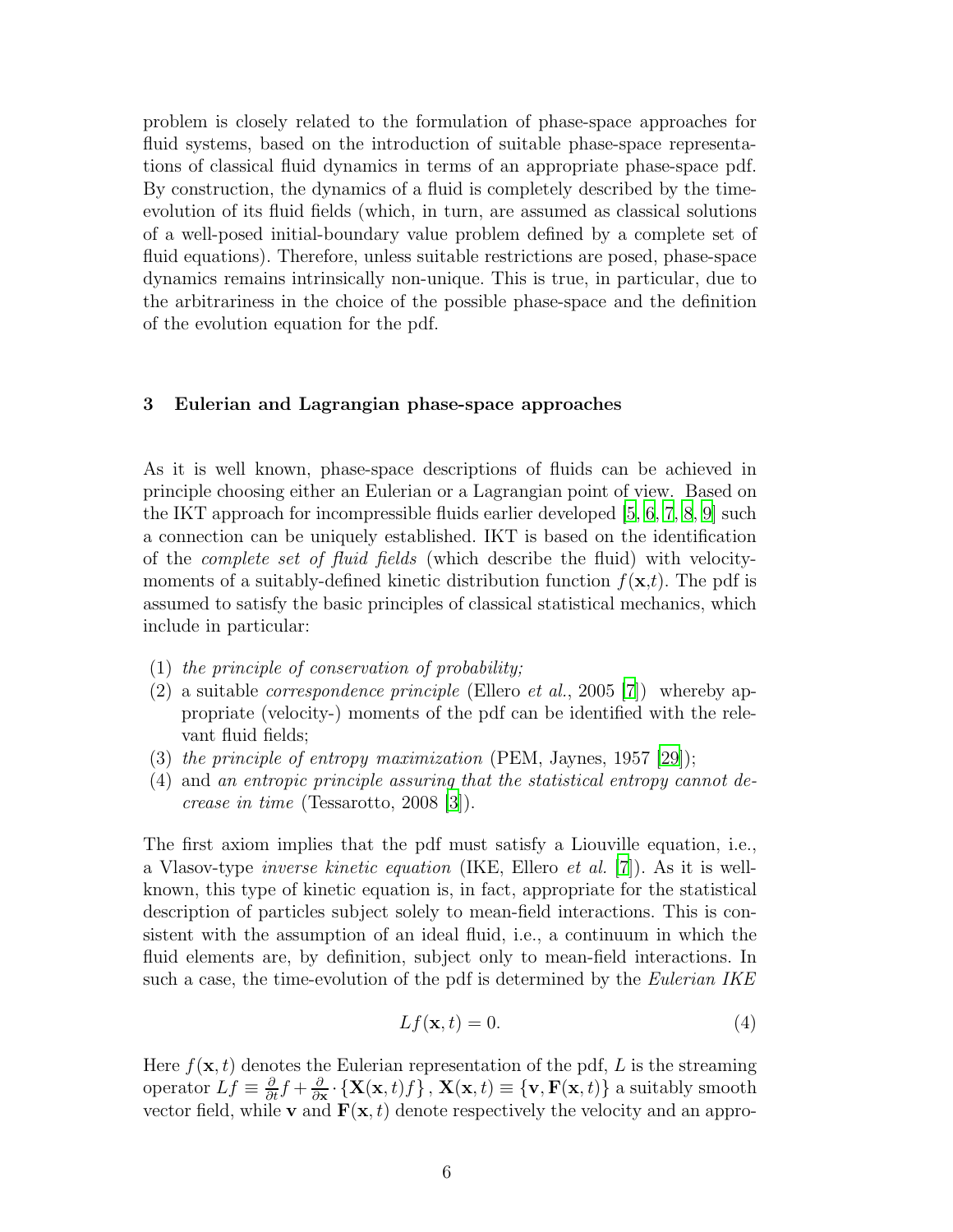priate "mean-field" acceleration vector field. The implications of the principle of maximum entropy [\[29\]](#page-14-23) and of the entropic principle, both involving the assumption that the Boltzmann-Shannon (B-S) entropy functional

<span id="page-6-1"></span>
$$
S(t) \equiv S(f(\mathbf{x},t)) = -\int_{\Gamma} d\mathbf{x} f(\mathbf{x},t) \ln f(\mathbf{x},t)
$$
 (5)

exists, have been discussed elsewhere [\[2](#page-13-1), [3](#page-13-2)] (see also Tessarotto *et al.*, 2007 [\[9](#page-14-4)]). In particular this provides a well-defined initial condition for the pdf,  $f(\mathbf{x},t_o) = f_M(\mathbf{x},t_o)$  [see below Eq.[\(14\)](#page-8-0)] and also a (generally non-unique) representation for the streaming operator  $L$  (Tessarotto  $et$   $al., 2006$  [\[8](#page-14-3)]). As a main consequence the same approach can in principle be used to determine in a rigorous way the Lagrangian formulation for arbitrary complex fluids. Although the choice of the phase-space  $\Gamma$  is in principle arbitrary, in the case of incompressible isothermal fluids, it is found [\[6](#page-14-1)] that it can always be reduced to the direct-product space  $\Gamma = \Omega \times V$  (*restricted phase-space*), where  $\Omega, V \subseteq$  $\mathbb{R}^3$ ,  $\Omega$  is an open set denoted as configuration space of the fluid (fluid domain) and V is the velocity space.

#### 4 The case of an incompressible thermofluid

Let us consider for definiteness an incompressible, viscous and generally nonisentropic thermofluid (which comprises as a particular case also the treatment of incompressible isothermal fluids earlier developed in Ref.[\[7\]](#page-14-2)). This is described by the fluid fields  $\{Z\} \equiv \{\rho \geq 0, \mathbf{V}, p \geq 0, T > 0, S_T\}$ , to be identified respectively with the mass density, the fluid velocity, pressure, temperature and thermodynamic entropy. In the open set  $\Omega$  they are assumed to satisfy the so-called incompressible Navier-Stokes-Fourier equations (INSFE), i.e.,

<span id="page-6-0"></span>
$$
\rho = \rho_o > 0,\tag{6}
$$

$$
\nabla \cdot \mathbf{V} = 0,\tag{7}
$$
  

$$
D_{\mathbf{V}} = \mathbf{E} \qquad 1 \qquad \mathbf{E} \qquad \mathbf{V} = \mathbf{V} \tag{8}
$$

$$
\frac{D}{Dt}\mathbf{V} = \mathbf{F}_H - \frac{1}{\rho_0} \left[ \nabla p - \mathbf{f} \right] + \nu \nabla^2 \mathbf{V},\tag{8}
$$

$$
\frac{D}{Dt}T = \chi \nabla^2 T + \frac{\nu}{2c_p} \left( \frac{\partial V_i}{\partial x_k} + \frac{\partial V_k}{\partial x_i} \right)^2 + \frac{1}{\rho_0 c_p} J \equiv K,\tag{9}
$$

$$
\frac{\partial}{\partial t} S_T \ge 0,\tag{10}
$$

where  $\rho_o$  is a constant,

<span id="page-6-2"></span>
$$
\mathbf{F}_H \equiv -\frac{1}{\rho_0} \left[ \nabla p - \mathbf{f} \right] + \nu \nabla^2 \mathbf{V} \tag{11}
$$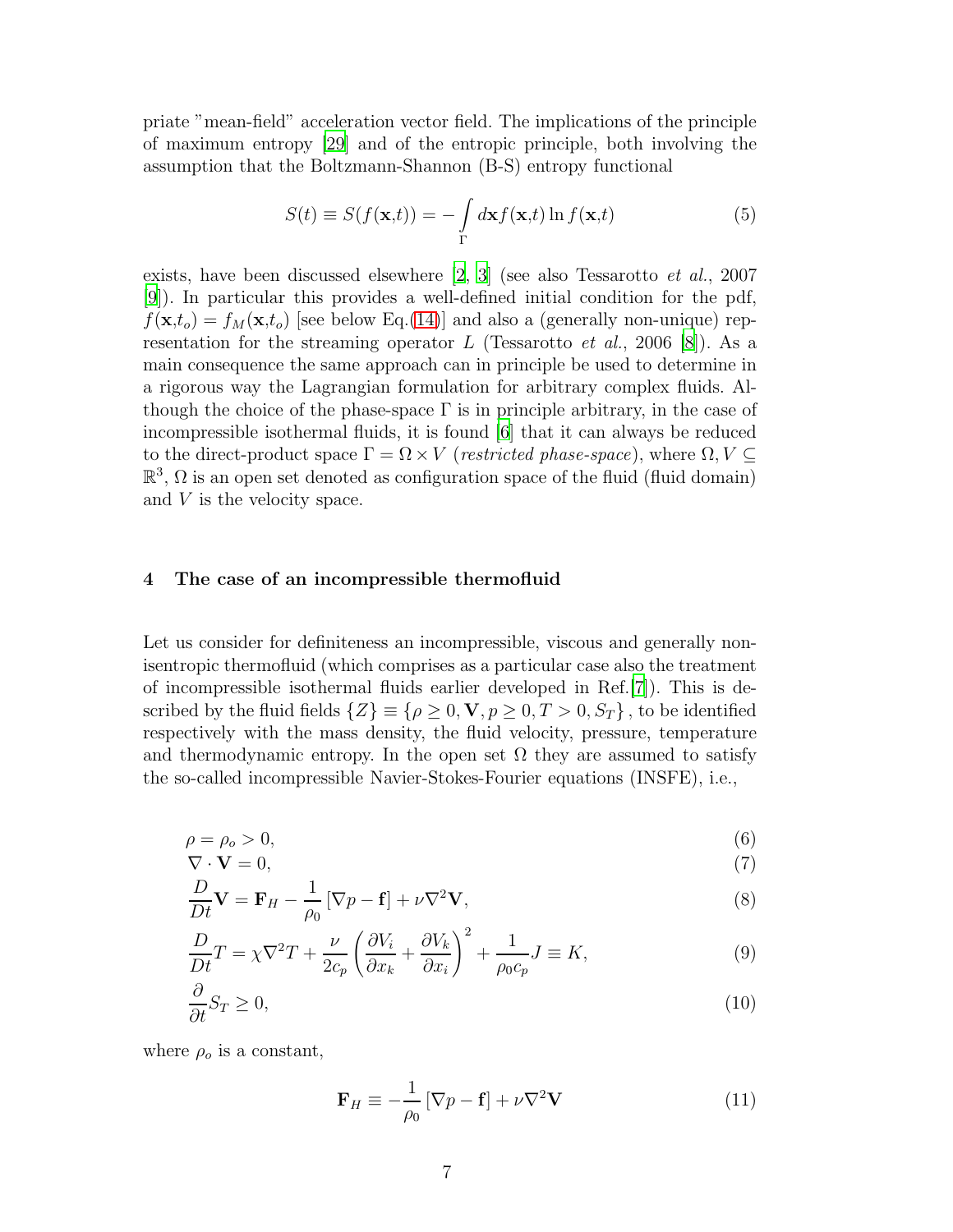is the fluid acceleration and  $\frac{D}{Dt} = \frac{\partial}{\partial t} + \mathbf{V} \cdot \nabla$  the convective derivative. These equations are assumed to satisfy a suitable initial-boundary value problem (INSFE problem) so that a smooth (strong) solution exists for the fluid fields  $\{Z\}$ . Here the notation is standard [\[3](#page-13-2)]. Thus, Eqs.[\(6\)](#page-6-0)-[\(8\)](#page-6-0) together are denoted incompressible Navier-Stokes equations (INSE) [with Eqs.[\(6\)](#page-6-0) and [\(7\)](#page-6-0) representing respectively the so-called *incompressibility and isochoricity conditions* and Eq. [\(8\)](#page-6-0) the forced Navier-Stokes equation *forced Navier-Stokes equation* written in the Boussinesq approximation], while Eq.[\(9\)](#page-6-0) is the *Fourier equation.* Finally [\(1\)](#page-1-0) denotes the *entropy inequality* which defines the *second principle of thermodynamics*. As a consequence, in such a case the force density f reads  $f = \rho_0 g (1 - k_{\rho_0} T) + f_1$ , where the first term represents the (temperaturedependent) gravitational force density, while the second one  $(f_1)$  the action of a possible non-gravitational externally-produced force. Hence f can be written also as  $\mathbf{f} = -\nabla \phi + \mathbf{f}_R$ , where  $\phi = \rho_0 gz$  and  $\mathbf{f}_R = -\rho_0 \mathbf{g} k_{\rho_0} T + \mathbf{f}_1$  denote respectively the gravitational potential (hydrostatic pressure) and the non-potential force density. Moreover, in Eq.[\(9\)](#page-6-0) K and J are the quantities of heat generated per unit volume and unit time by all sources and, respectively, only by the external sources. In particular, the inequality [\(10\)](#page-6-0) defines the so-called *2nd principle* for the thermodynamic entropy  $S_T$ . For its validity in the following we shall assume that there results everywhere in  $\overline{\Omega} \times \overline{I}$ 

<span id="page-7-0"></span>
$$
\int_{\Omega} d\mathbf{r} \left( \chi \nabla^2 T + \frac{1}{\rho_0 c_p} J \right) \ge 0,
$$
\n(12)

which defines a so-called *externally heated thermofluid*. In these equations  $\mathbf{g}, k_{\rho_0}, \nu, \chi$  and  $c_p$  are all real constants which denote respectively the local acceleration of gravity, the density thermal-dilatation coefficient, the kinematic viscosity, the thermometric conductivity and the specific heat at constant pressure. Thus, by taking the divergence of the N-S equation [\(8\)](#page-6-0), there it follows the Poisson equation for the fluid pressure p, namely  $\nabla^2 p = -\rho_0 \nabla \cdot$  $(\mathbf{V} \cdot \nabla \mathbf{V}) + \nabla \cdot \mathbf{f}$ , with p to be assumed non negative and bounded in  $\overline{\Omega} \times \overline{I}$ .

#### *4.1 Functional uniqueness of IKT*

Let us now assume that  $f(\mathbf{x},t)$  is a solution of the Eulerian kinetic equation [\(4\)](#page-5-0) defined in a suitable extended phase-space  $\Gamma \times I$ , where  $I \subseteq \mathbb{R}$  is a suitable time interval. In such a case, we intend to show that  $f(\mathbf{x},t)$  [to be assume strictly positive] can be defined in such a way that the fluid fields  $V, p_1$  and  $S_T$  can be identified with its velocity moments  $\int_{\mathbb{R}^3} d{\bf v} G({\bf x},t) f({\bf x},t)$ , where respectively  $G(\mathbf{x},t) = \mathbf{v}, \rho_o u^2/3, -\ln f(\mathbf{x},t), \mathbf{u} \equiv \mathbf{v} - \mathbf{V}(\mathbf{r},t)$  is the relative velocity and  $p_1$ the kinetic pressure defined as:

$$
p_1 = p_0(t) + p - \phi + \frac{\rho_0}{m_P}T.
$$
 (13)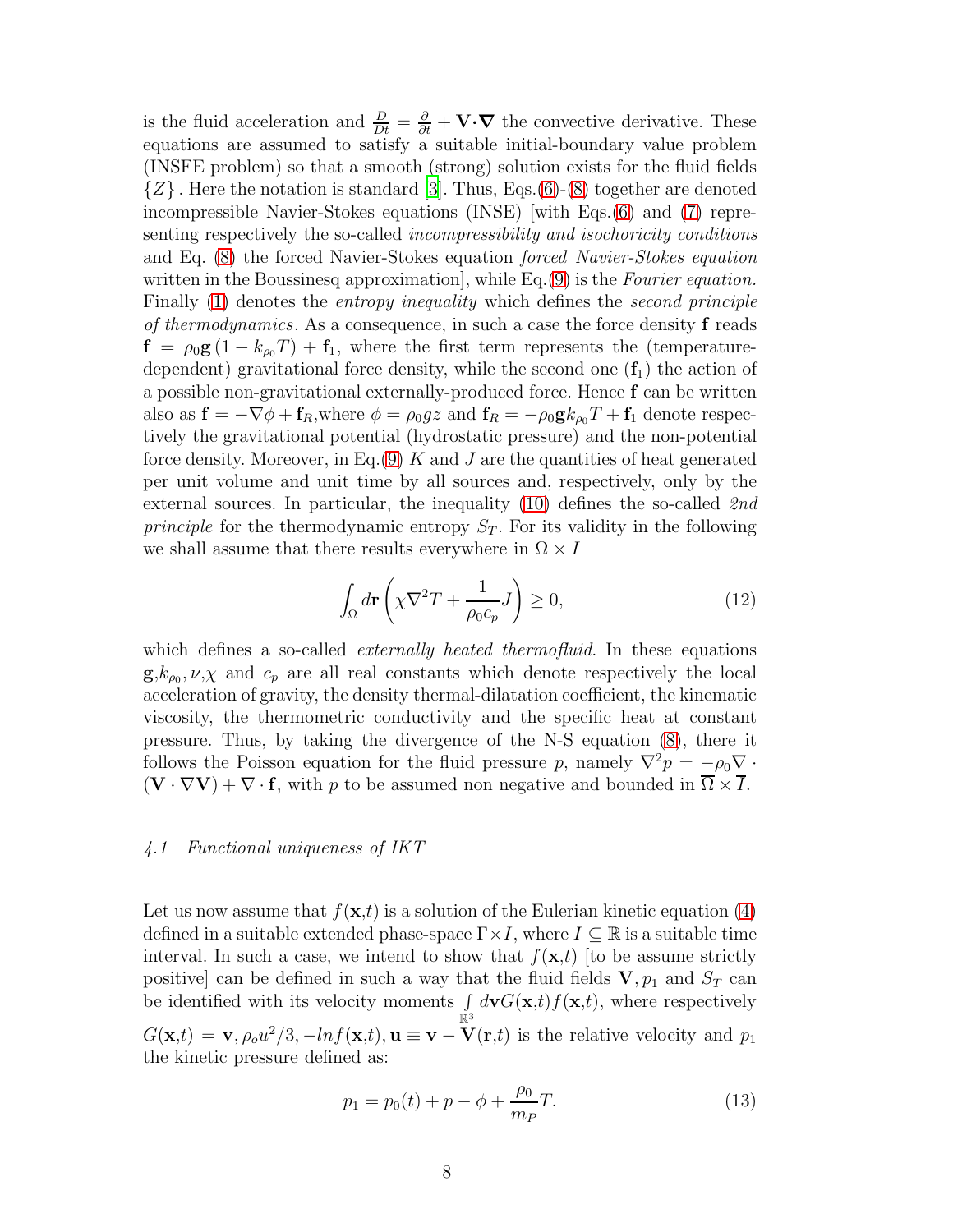Here  $p_0(t)$  (to be denotes as *pseudo-pressure* [\[7\]](#page-14-2)) is an arbitrary strictly positive and suitably smooth function defined in I. Moreover,  $m_P > 0$  is a constant mass, *whose value remains in principle arbitrary*. In particular it can be identified with the average mass of the molecules forming the fluid. Finally, the thermodynamic entropy  $S_T$  can be identified with the Shannon statistical entropy functional  $S(f(\mathbf{x},t))$ , provided the function  $p_0(t)$  is a suitably prescribed function and  $f(\mathbf{x},t)$  is strictly positive in the whole set  $\Gamma \times I$ . To reach the proof, let us first show that, by suitable definition of the vector field  $\mathbf{F}(\mathbf{x}, t)$ , a particular solution of the IKE [\(4\)](#page-5-0) is delivered by the Maxwellian distribution function:

<span id="page-8-0"></span>
$$
f_M(\mathbf{x}, t) = \frac{1}{\pi^2 v_{Th}} \exp\left\{-\frac{u^2}{v_{Th}}\right\},\tag{14}
$$

where  $v_{Th} = \sqrt{2p_1(\mathbf{r},t)/\rho_0}$  is the *thermal velocity driven by the kinetic pressure*  $p_1(\mathbf{r}, t)$ . Based on the results earlier obtained for ideal isothermal and incompressible fluids [\[7](#page-14-2), [8,](#page-14-3) [9](#page-14-4)] and incompressible thermofluids [\[3\]](#page-13-2) the following theorem is reached:

#### Theorem - IKT formulation for INSFE

*Let us assume that the INSFE problem admits a smooth strong solution in*  $\overline{\Gamma} \times I$ , *such that the inequality* [\(12\)](#page-7-0) *is fulfilled and the fluid fields*  $\{Z\}$  *belong to the "minimal functional setting" (see Ref. [\[7](#page-14-2)]). Moreover, let us assume that in*  $\overline{\Omega} \times I$  :

*1) the pdf*  $f(\mathbf{x},t)$  *is suitably smooth, strictly positive and admits the velocity moments*  $G(\mathbf{x},t) = 1, \mathbf{v}, \rho_o \frac{u}{3}$ 3  $\stackrel{2}{2},\rho_{o}{\bf u } \frac{u^2}{3}$  $\frac{d^2}{3}$ ,  $\rho_o$ **uu**; *thus, we denote in particular*  $\mathbf{Q} =$  $\rho_o \int d^3 v \mathbf{u} \frac{u^2}{3}$  $\frac{d^2}{3} f$  and  $\underline{\Pi} = \rho_o \int d^3 v \mathbf{u} \mathbf{u} f;$ 

- *2)* the B-S entropy integral [\(5\)](#page-6-1) exists in the time interval  $I \subseteq \mathbb{R}$ ;
- *3) the inequality [\(12\)](#page-7-0) is assumed to hold;*
- *4) there results identically (correspondence principle):*

<span id="page-8-1"></span>
$$
\int d^3 \mathbf{v} f(\mathbf{x}, t) = 1,\tag{15}
$$

$$
\int d^3 \mathbf{v} \mathbf{v} f(\mathbf{x},t) = \mathbf{V}(\mathbf{r},t),\tag{16}
$$

$$
\rho_o \int d^3 \mathbf{v} \frac{u^2}{3} f(\mathbf{x}, t) = p_1(\mathbf{r}, t), \qquad (17)
$$

$$
S_T(t) = S(f(\mathbf{x}, t)).
$$
\n(18)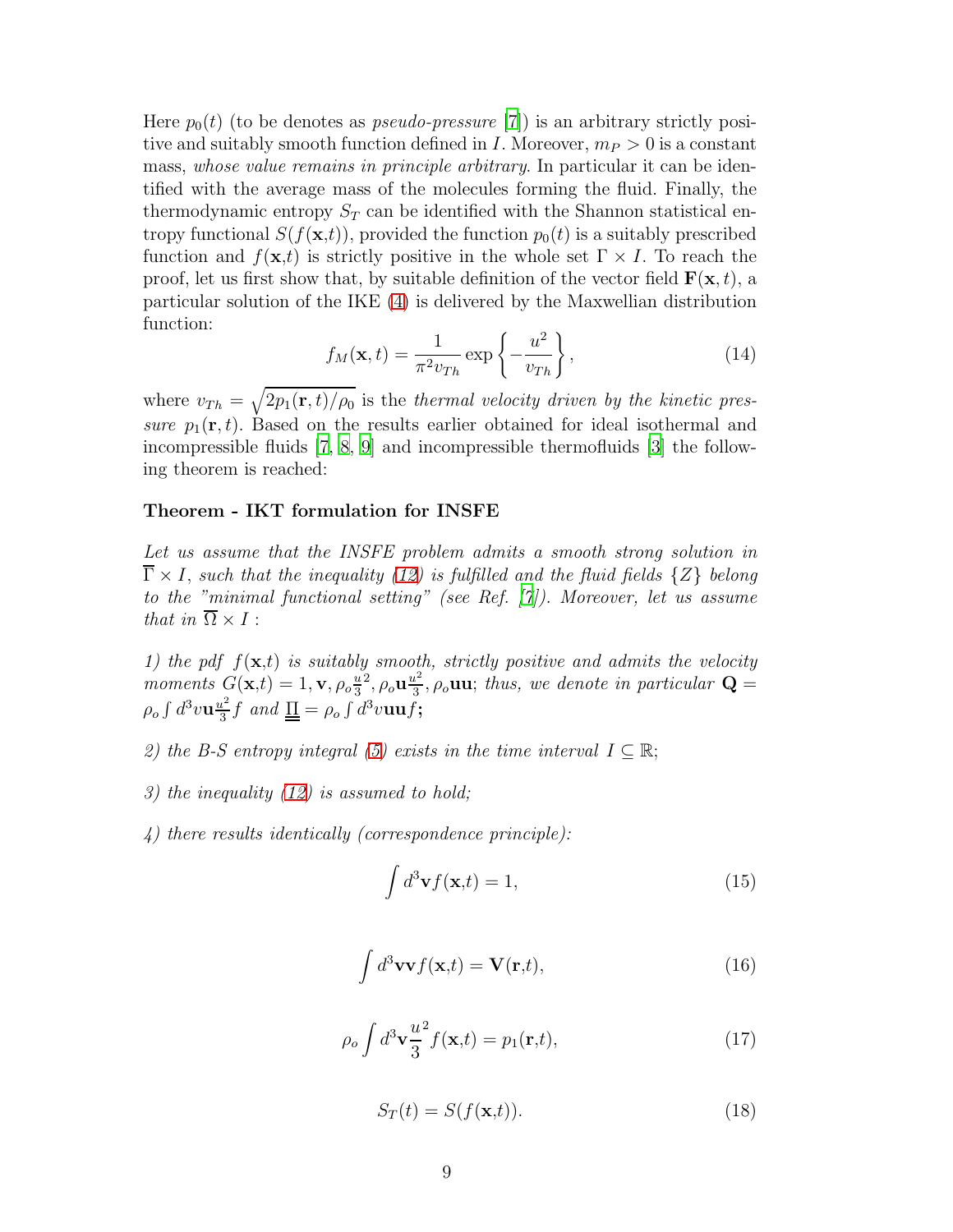$T_1$ ) the local Maxwellian distribution  $f_M(\mathbf{x}, t)$ , defined by Eq.[\(14\)](#page-8-0), is a partic*ular solution of the inverse kinetic equation [\(4\)](#page-5-0);*

*T*2*) the mean-field acceleration vector field* F *reads*

<span id="page-9-1"></span>
$$
\mathbf{F}(\mathbf{x}, t; f) = \mathbf{F}_0 + \mathbf{F}_1.
$$
 (19)

The functional form of the vector fields  $\mathbf{F}_0$ ,  $\mathbf{F}_1$  is determined uniquely by re*quiring that they depend only on the velocity moments indicated above. They read respectively:*

<span id="page-9-2"></span>
$$
\mathbf{F}_0(\mathbf{x},t; f) = \frac{1}{\rho_0} \left[ \nabla \cdot \underline{\underline{\Pi}} - \nabla p_1 + \mathbf{f}_R \right] + \mathbf{D}(\mathbf{x},t) + \nu \nabla^2 \mathbf{V},\tag{20}
$$

<span id="page-9-3"></span>
$$
\mathbf{F}_1(\mathbf{x},t; f) = \frac{1}{2}\mathbf{u}\left\{\frac{1}{p_1}A + \frac{1}{p_1}\nabla\cdot\mathbf{Q} - \frac{1}{p_1^2}\left[\nabla\cdot\underline{\mathbf{u}}\right]\cdot\mathbf{Q}\right\} + \frac{v_{th}^2}{2p_1}\nabla\cdot\underline{\mathbf{u}}\left\{\frac{u^2}{v_{th}^2} - \frac{3}{2}\right\}.
$$
\n(21)

*where*

<span id="page-9-0"></span>
$$
\mathbf{D}(\mathbf{x},t) = \frac{1}{2} \left\{ \nabla \mathbf{V} \cdot \mathbf{u} + \mathbf{u} \cdot \nabla \mathbf{V} \right\},\tag{22}
$$

<span id="page-9-4"></span>
$$
A \equiv \frac{\partial}{\partial t} (p_0 + p) - \mathbf{V} \cdot \left[ \frac{D}{Dt} \mathbf{V} - \frac{1}{\rho_0} \mathbf{f}_R - \nu \nabla^2 \mathbf{V} \right] + \frac{\rho_0 K}{m_P} \equiv \frac{D}{Dt} p_1; \qquad (23)
$$

*T*3*) for an arbitrary pdf* f(x,t) *fulfilling assumptions 1-3 equations [\(15\)](#page-8-1)-[\(22\)](#page-9-0) are fulfilled identically in*  $\overline{\Omega} \times I$ .

## *PROOF*

Let us, first, prove proposition  $T_1$ . For this purpose, let us assume that a strong solution of the INSFE problem exists which in the set  $\Omega \times I$  satisfies identically Eqs.[\(6\)](#page-6-0)-[\(9\)](#page-6-0). In such a case it is immediate to prove that  $f_M(\mathbf{x}, t)$ is a particular solution of the inverse kinetic equation [\(4\)](#page-5-0). This can be proved either: a) by direct substitution of  $f \equiv f_M(\mathbf{x}, t)$  in Eq.[\(4\)](#page-5-0) (Proposition A); b) by direct evaluation of the velocity moments of the same equation for  $G(\mathbf{x}, t) = 1, \mathbf{v}, u^2/3$  (Proposition B). Regarding Proposition B, we notice that the first two moment equations coincide respectively with the isochoricity and Navier-Stokes equations [Eqs. [\(6\)](#page-6-0) and [\(8\)](#page-6-0)]. Therefore, the third moment equation delivers the Fourier equation  $[Eq.(9)]$  $[Eq.(9)]$  $[Eq.(9)]$ . The same proof (Proposition B) is straightforward also if  $f \neq f_M(\mathbf{x}, t)$ . This is reached again imposing the same constraint equation [\(15\)](#page-8-1) on first velocity-moment of the distribution function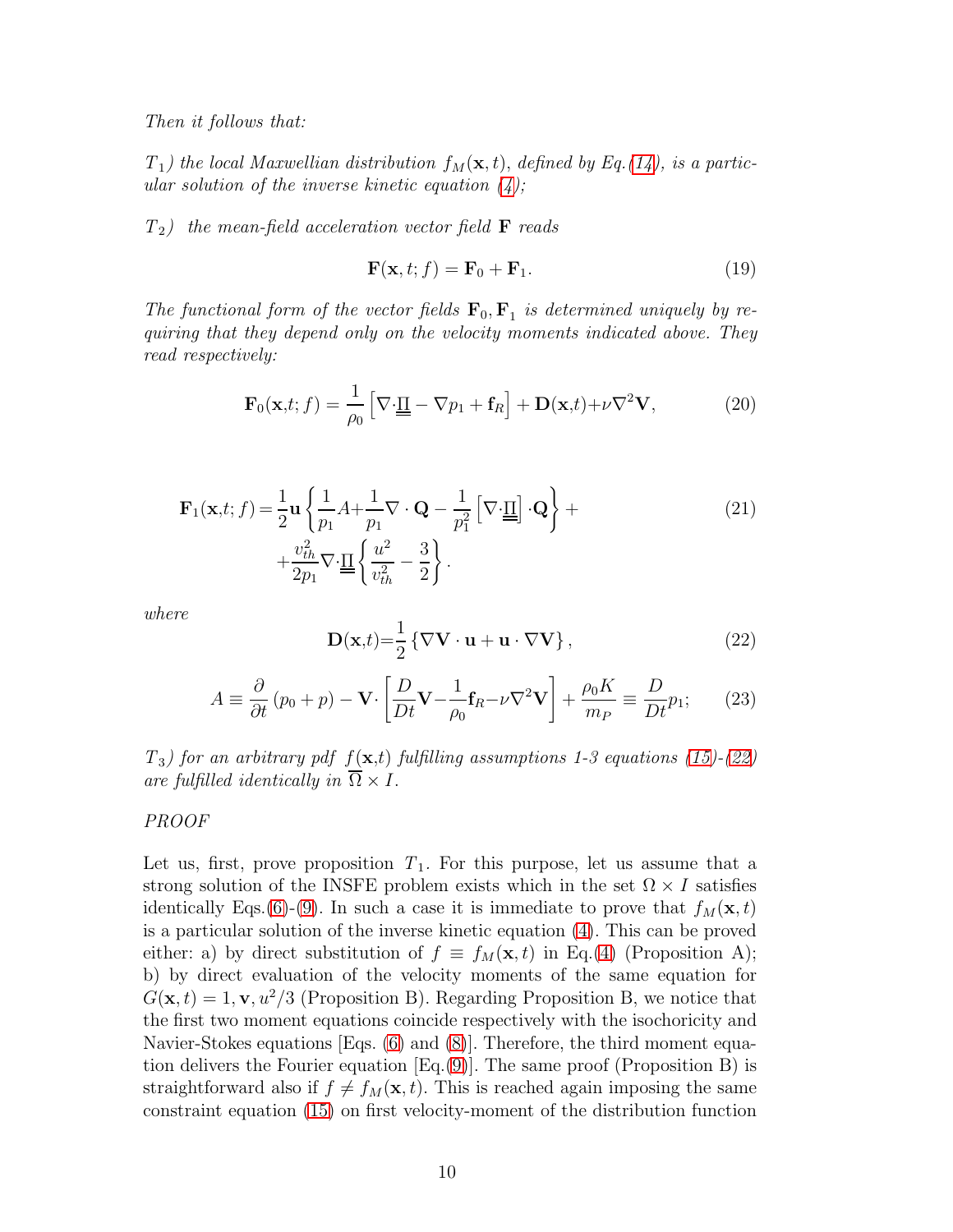f. The proof of  $T_2$  and  $T_3$  follows in the same way by direct evaluation of the velocity moments of the same equation for  $G(\mathbf{x},t) = 1, \mathbf{v}, \rho_0 \frac{u}{3}$ 3  $^2$ ,  $\rho_o \mathbf{u} \frac{u^2}{3}$  $\frac{u^2}{3}, \rho_o$ uu. Q.E.D.

## 5 Lagrangian formulation of IKT

The previous results permit us to formulate in a straightforward way also the equivalent Lagrangian form of IKE [see Eq. $(6)$ ]. The Lagrangian formulation is achieved in two steps: a) by identifying a suitable dynamical system, which determines uniquely the time-evolution of the kinetic probability density prescribed by IKT. Its flow defines a family of phase-space trajectories, here denoted as *phase-space Lagrangian paths* (phase-space LP's); b) by proper parametrization in terms of these curves of the pdf and the inverse kinetic equation, the explicit solution of the initial-value problem defined by the inverse kinetic equation [\(4\)](#page-5-0) is determined. First, we notice that - in view of the previous theorem it is obvious that the phase-space LP's must be identified with the phase-space trajectories  $x(t)$  of a classical dynamical system

$$
\mathbf{x}_o \to \mathbf{x}(t) = T_{t,t_o} \mathbf{x}_o \equiv \chi(\mathbf{x}_o, t_o, t) \tag{24}
$$

(here denoted as *INSFE dynamical system*), with  $T_{t,t_o}$  the corresponding evolution operator generated by the vector field  $\mathbf{X}(\mathbf{x}, t)$ , to be prescribed according to the previous theorem. Hence, the initial-value problem [\(1\)](#page-1-0) is realized by the equations

<span id="page-10-0"></span>
$$
\begin{cases}\n\frac{d}{dt}\mathbf{r}(t) = \mathbf{v}(t), \\
\frac{d}{dt}\mathbf{v}(t) = \mathbf{F}(\mathbf{r}(t), t; f), \\
\mathbf{r}(t_o) = \mathbf{r}_o, \\
\mathbf{v}(t_o) = \mathbf{v}_o,\n\end{cases}
$$
\n(25)

where the vector field  $\mathbf{F}(\mathbf{r}(t), t; f)$  is defined by Eq.[\(19\)](#page-9-1). Here, by construction  $\mathbf{v}(t)$  and  $\mathbf{F}(\mathbf{r}(t), t; f)$  are respectively the Lagrangian velocity and acceleration, both spanning the vector space  $\mathbb{R}^3$ . In particular,  $\mathbf{F}(\mathbf{r}(t), t; f)$ , which is defined by Eqs.[\(20\)](#page-9-2)-[\(21\)](#page-9-3), and depends functionally on the kinetic probability density  $f(\mathbf{x}, t)$ , is the *Lagrangian acceleration which corresponds to an arbitrary kinetic* probability density  $f(\mathbf{x}, t)$ . From the theorem it follows that in the Lagrangian representation the kinetic equation (*Lagrangian IKE*) can be written in the form

<span id="page-10-1"></span>
$$
J(\mathbf{x}(t),t)f(\mathbf{x}(t),t) = f(\mathbf{x}_o,t_o) \equiv f_o(\mathbf{x}_o)
$$
\n(26)

where  $f_o(\mathbf{x}_o)$  is a suitably smooth initial pdf and  $J(\mathbf{x}(t), t)$  is the Jacobian  $J(\mathbf{x}(t), t) = |$  $\partial$ x $(t)$ ∂x<sup>o</sup> of the map  $\mathbf{x}_o \to \mathbf{x}(t)$  which is generated by Eq.[\(25\)](#page-10-0). It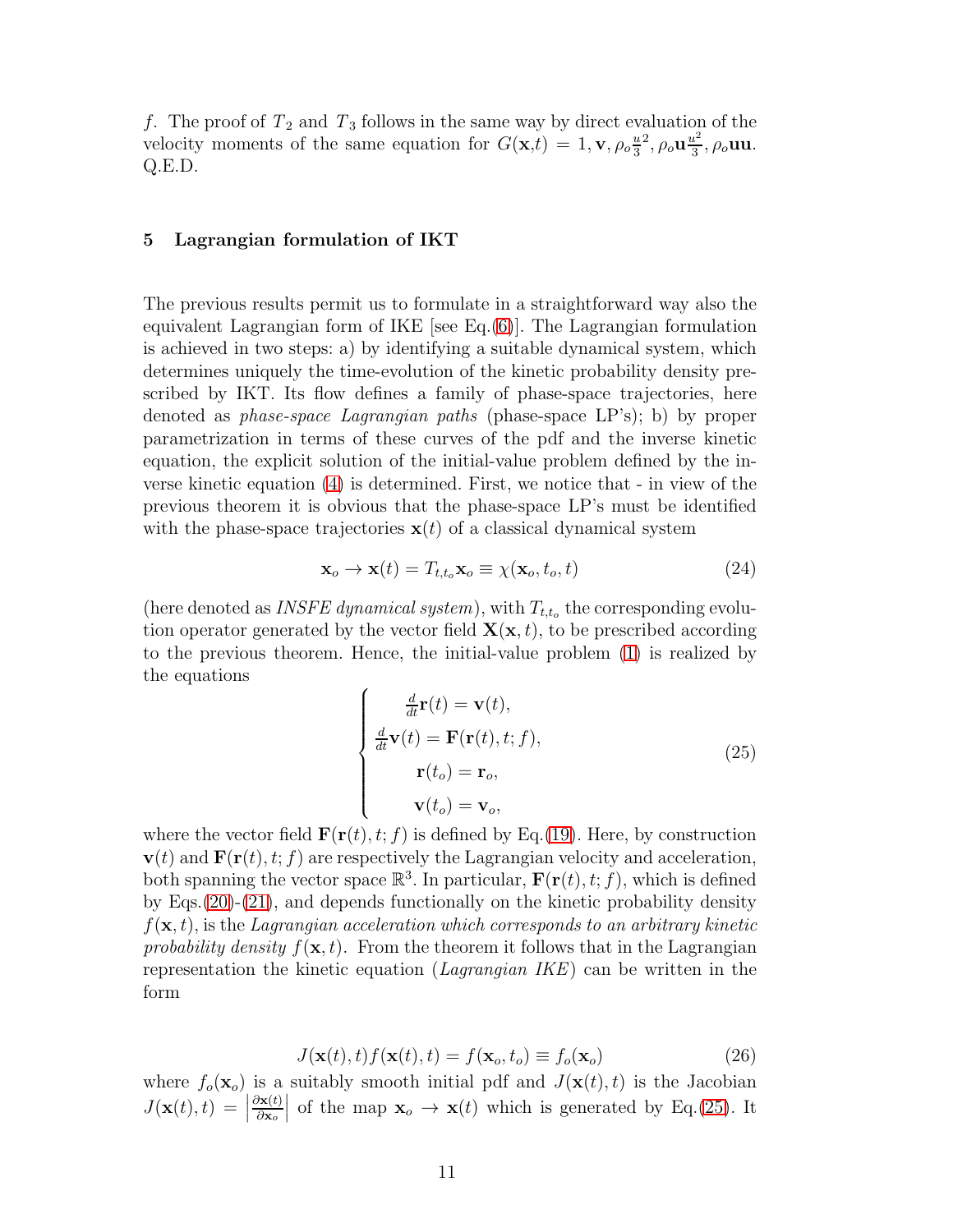follows that the Lagrangian equation [\(26\)](#page-10-1)] is uniquely specified by the proper definition of a suitable family of phase-space LP's. Eq.[\(26\)](#page-10-1) also provides the connection between Lagrangian and Eulerian viewpoints. In fact the Eulerian pdf,  $f(\mathbf{x}, t)$ , is simply obtained from Eq.[\(26\)](#page-10-1) by letting  $\mathbf{x} = \mathbf{x}(t)$  in the same equation. As a result, the Eulerian and Lagrangian formulations of IKT, and hence of the underlying moment (i.e., fluid) equations, are manifestly equivalent.

### 6 The exact dynamics of ideal tracer particles

Let us now analyze in detail the equations of motion for ideal tracer particles immersed in an incompressible thermofluid described by INSFE [Eqs.[\(6\)](#page-6-0)-[\(10\)](#page-6-0)] . First, it must be remarked that two types of forces can in principle be present: a) a volume force, acted by the fluid (the same one which is responsible of the phase-space Lagrangian dynamics); b) particle-localized forces, such as the gravitational pull, acting directly on the tracer particle. In particular, regarding the first one, its specific form depends on the assumed pdf to be associated to the fluid. As discussed elsewhere [\[30](#page-14-24)] its choice depends closely on the type of fluid to be considered, i.e., deterministic or stochastic (as appropriate to describe turbulent flows). In particular, the position  $f \equiv f_M(\mathbf{x}, t)$ , with  $f_M(\mathbf{x}, t)$ defined by Eq.[\(14\)](#page-8-0) is suitable for the description of deterministic, i.e., nonturbulent flows. In such a case the appropriate form of the equation is obtained from Eqs.[\(19\)](#page-9-1)-[\(23\)](#page-9-4). Instead, the general case, in which one allows  $f \neq f_M(\mathbf{x}, t)$ , is provided by Eqs.  $(19)$  with  $(20)$  and  $(21)$ .

Let us now assume that  $m_P \neq m_F$ ,  $m_F$  denoting the mass of the displaced fluid. In view of the IKT approach the equations of motion depend necessarily on the form of the pdf  $f(\mathbf{x}, t)$ , and hence describe in this sense *the conditional phase-space dynamics*. To construct the equation of motion for an ideal tracer particle of arbitrary mass, let us now assume, for definiteness, that the sole particle-localized force acting directly on the tracer particle is produced by the gravitational pull. *The equation of motion for an ideal tracer particle of mass*  $m<sub>P</sub>$  reads simply in such a case:

<span id="page-11-0"></span>
$$
m_P \left[ \frac{d}{dt} \mathbf{v}(t) - \mathbf{g} \right] = m_F \left[ \mathbf{F}(\mathbf{x}, t; f) - \mathbf{g} \right]. \tag{27}
$$

which describes the conditional dynamics of an ideal tracer particle immersed in an incompressible thermofluid described by a pdf  $f(\mathbf{x}, t)$ . We stress that the form of the pdf depends on the specific assumptions made on the fluid [\[30\]](#page-14-24). The interpretation of this equation is as follows. The terms on the l.h.s. represent the "inertial" and gravitational forces acting on the tracer particle. Instead, all the terms on the r.h.s. represent the volume force acting responsible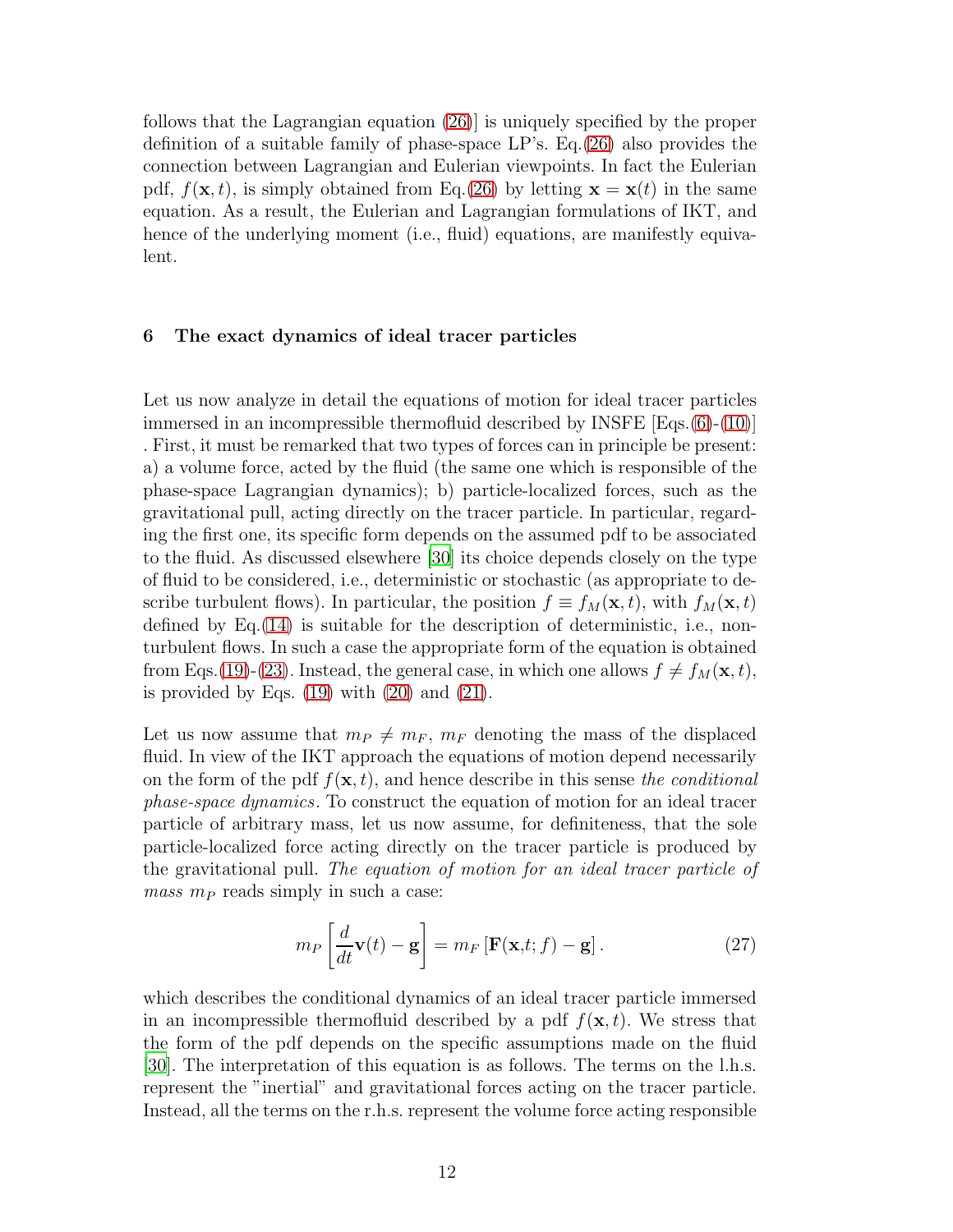for the phase-space Lagrangian motion. The physical interpretation of the various contributions appearing in the volume force [see Eqs.*(* [19\)](#page-9-1),[\(20\)](#page-9-2) and [\(21\)](#page-9-3)] is made transparent by representing them in terms of the vector fields  $m_F F_0(\mathbf{x},t; f)$  and  $m_F F_1(\mathbf{x},t; f)$ , to be interpreted as *mean-field forces*. One obtains in fact, in particular:

$$
m_F \left[ \mathbf{F}_0(\mathbf{x}, t; f) - \mathbf{g} - \frac{v_{th}^2}{2p_1} \nabla p_1 \right] \equiv m_F \mathbf{F}_H + m_F \mathbf{D}(\mathbf{x}, t), \tag{28}
$$

It is immediate to prove that the terms in the first equation take into account the *fluid* and *convective forces*  $m_F F_H$  and  $m_F D(\mathbf{x},t)$ , with  $F_H$  and  $D(\mathbf{x},t)$  denoting respectively the fluid acceleration [\(11\)](#page-6-2) and the convective term defined above [see Eq.[\(22\)](#page-9-0)]. In a similar way one can show that, in case  $m_P \neq m_F$ , Eq.[\(27\)](#page-11-0) recovers also the buoyancy force denbsity  $(m_P - m_F)$  g pointed out by Maxey and Riley [\[11\]](#page-14-6). Finally, for the sake of comparison, let us consider the case of an isothermal fluid and require - consistent with  $Eq.(3)$  $Eq.(3)$  - that locally in the extended phase-space  $\Gamma \times I$  condition [\(3\)](#page-4-1) holds at time  $t = t_o$ . The validity of previous tracer-particle equations [i.e., in particular the MR (Maxey-Riley) equation [\(2\)](#page-4-0)] *requires that the inequality [\(3\)](#page-4-1) holds for all times*  $(t \in I)$ . In particular, one can prove that in such a limit our Eq.[\(27\)](#page-11-0) agrees with the MR equation [\(2\)](#page-4-0). In fact, it yields

<span id="page-12-0"></span>
$$
m_P \frac{d}{dt} \mathbf{v}(t) \cong m_F \left. \frac{D \mathbf{V}(\mathbf{x}, t)}{Dt} \right|_{\mathbf{x} = \mathbf{r}(t)} + m_F \mathbf{F}_1 - (m_P - m_F) \mathbf{g},\tag{29}
$$

where, in validity of [\(3\)](#page-4-1), it follows that the pressure mean-field force can be approximated as  $m_F \mathbf{F}_1 \cong -\frac{1}{2} m_F \frac{d}{dt} \left\{ \mathbf{v}(t) - \mathbf{V}(\mathbf{x}(t), t) \right\} \Big|_{\mathbf{x} = \mathbf{r}(t)}$ . On the other hand, *a serious objection* to all of the previous tracer-dynamics equations *is provided by the possible violation of the asymptotic condition [\(3\)](#page-4-1), which may not be uniformly fulfilled in the set* I. This occurs, manifestly, if an initial condition of the type  $|\mathbf{u}(t_o)| \sim |\mathbf{V}(\mathbf{r}(t_o), t_o)|$  is imposed on a tracer particle (this requirement is not physically unreasonable since, in principle, tracer particles might be injected in a fluid with arbitrary initial velocities). However, even if initially (at  $t = t_o$ ) one requires the validity of [\(3\)](#page-4-1) in general it may well be also that  $|\mathbf{u}(t)| \sim |\mathbf{V}(\mathbf{r}(t),t)|$  at some later time  $(t > t_o)$ . This can be achieved, for example, even imposing the initial condition  $|\mathbf{u}(t_o)| = 0$ . The result is a consequence of Eq.[\(27\)](#page-11-0). Indeed one can prove that, even imposing the initial condition  $|\mathbf{u}(t_0)| = 0$ , generally  $|\mathbf{u}(t)| \neq 0$ , with  $|\mathbf{u}(t)|$  not satisfying [\(3\)](#page-4-1). In other words, ideal tracer particles having initially the same local velocity of the fluid may develop in time a finite relative velocity. This implies that, generally, the full exact tracer-dynamics equation, i.e., Eq.[\(27\)](#page-11-0), should be used, instead of the asymptotic approximation indicated above [see Eq.[\(29\)](#page-12-0)].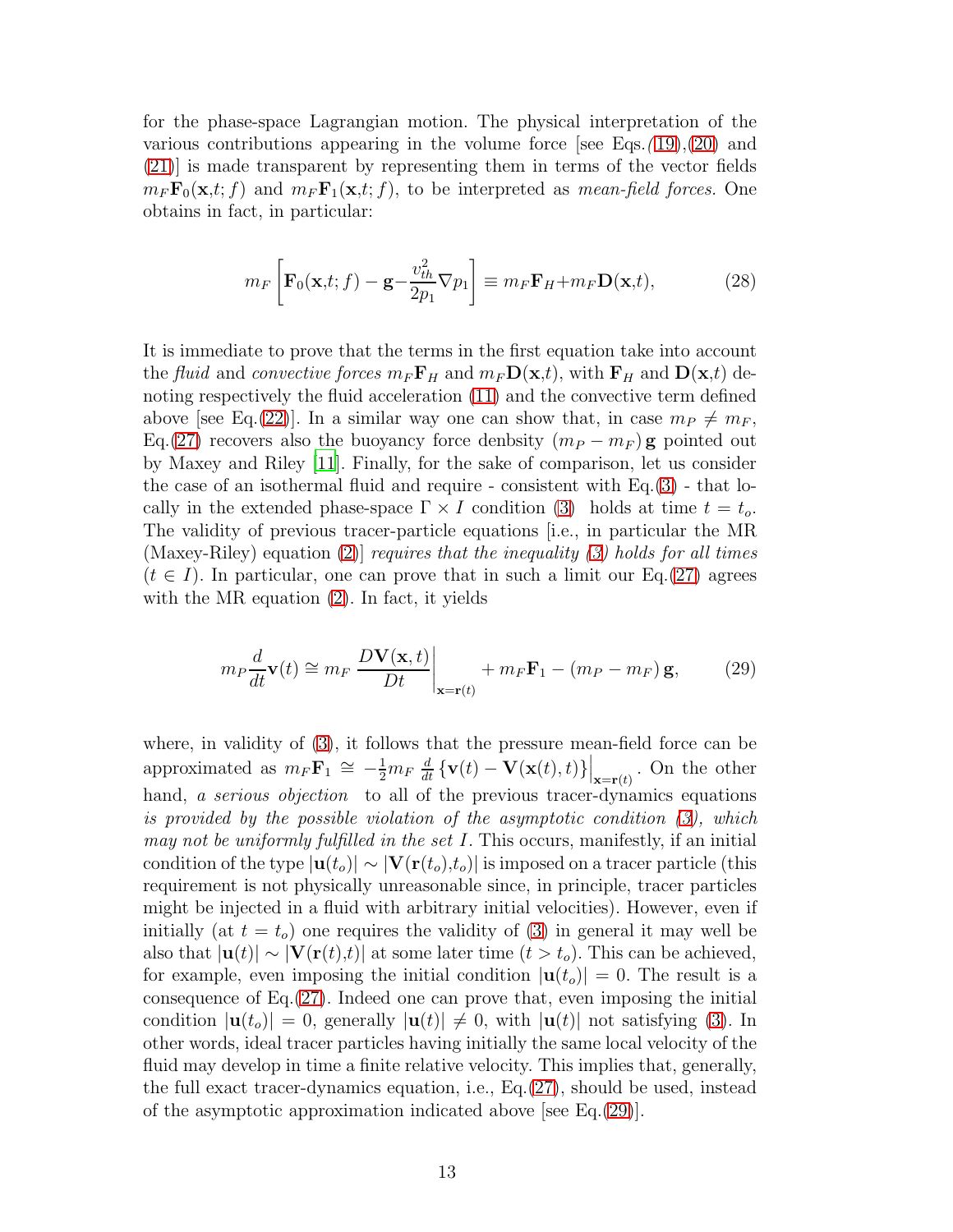# 7 Concluding remarks

In this paper the phase-space Lagrangian dynamics has been determined as appropriate for an incompressible thermofluid described by a suitable set of fluid equations [INSFE, see Eqs. $(6)-(10)$  $(6)-(10)$  $(6)-(10)$ ]. We have shown that, based on the formulation of a restricted phase-space inverse kinetic theory, the phase-space Lagrangian dynamics can be uniquely established. The governing equations which determine the phase-space Lagrangian trajectories (LP's) are found to depend functionally on the pdf  $[f(\mathbf{x}, t)]$ , to be uniquely associated to the fluid by means of the IKT here adopted. In particular, the theory permits to advance uniquely in time  $f(\mathbf{x}, t)$  and in terms of the same pdf also the complete set of fluid fields which describe the fluid. This feature is of fundamental importance in turbulence theory (see [\[30](#page-14-24)]).

As a further consequence, the dynamics of ideal tracer particles (i.e., for which the perturbations of the fluid fields produced by the same particles are negligible) is established. Remarkably, this result overcomes limitations of customary ideal tracer-dynamics equations [see in particular the Maxey and Riley equa-tion [\[11](#page-14-6)] given by Eq.[\(2\)](#page-4-0)]. All of these equations are, actually, in disagreement with the present theory for finite particle relative velocities. The basic new result is represented by Eq.[\(27\)](#page-11-0) which describes, *for arbitrary initial velocity*, the conditional dynamics of an ideal tracer particle in an incompressible thermofluid described by a suitable pdf  $f$ .

### ACKNOWLEDGEMENTS

Work developed in cooperation with the CMFD Team, Consortium for Magnetofluid-dynamics (Trieste University, Trieste, Italy). Research partially performed in the framework of the COST Action P17 (EPM, *Electromagnetic Processing of Materials*), the GDRE (Groupe de Recherche Européen) GAMAS and the MIUR (Italian Ministry of University and Research) PRIN Programme: *Modelli della teoria cinetica matematica nello studio dei sistemi complessi nelle scienze applicate*.

### References

- <span id="page-13-0"></span>[1] S.B. Pope, *Turbulent flows*, Cambridge University Press, p.463 (2000).
- <span id="page-13-1"></span>[2] C. Cremaschini and M. Tessarotto, [arXiv:0806.4546](http://arxiv.org/abs/0806.4546) (2008); AIP Conf. Proc. 1084, 188 (2008).
- <span id="page-13-2"></span>[3] Marco Tessarotto, Claudio Cremaschini, Piero Nicolini, and Massimo Tessarotto, [arXiv:0806.4546](http://arxiv.org/abs/0806.4546) (2008); AIP Conf. Proc. 1084, 182 (2008).
- <span id="page-13-3"></span>[4] Marco Tessarotto, Massimo Tessarotto, [arXiv:0807.0274v](http://arxiv.org/abs/0807.0274)1 [physics.fludyn] (2008); AIP Conf. Proc. 1084, 483 (2008).